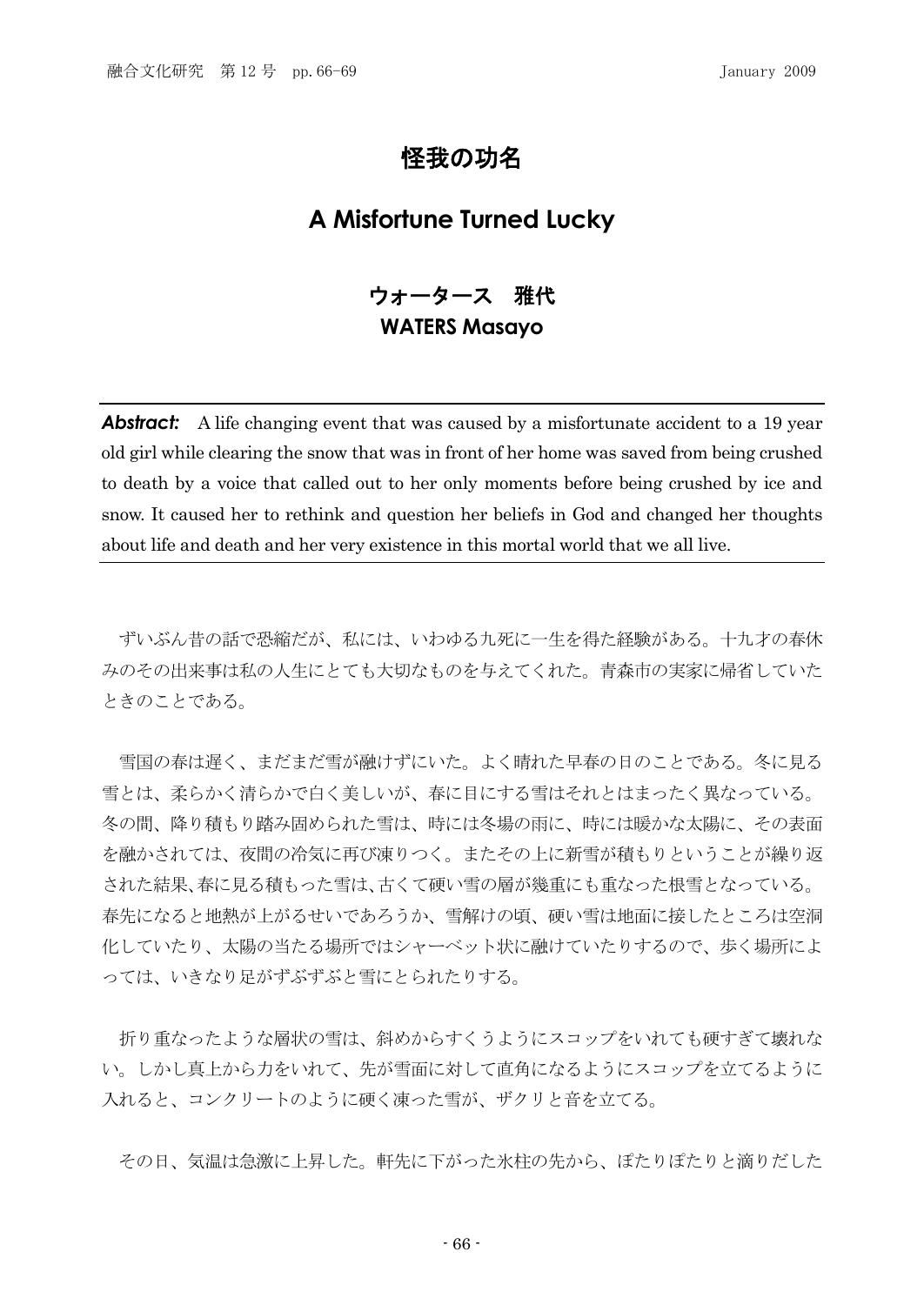水滴が集まっては、やがて小さな流れとなり、つぎにはそれが数え切れないほどの水の筋にな り流れだす。雨だれのようなその音が、春の到来はもうすぐそこだと告げていた。

家族の留守中、暇を持て余した私は、スコップを持ち、玄関付近の除雪を決意した。暖かい 陽光の中、ザクザクと硬い雪が割れていく。それが面白くて私は夢中になって作業をしていた。

「あっちゃん。」と、誰かが私を呼んだ。私は7歳位迄そう呼ばれていた。

「はいっ。」と、声の方へ体を動かした途端、ドシンという衝撃と共に足元が崩れ、一瞬で、 腕はバンザイ、膝を曲げて、胸から下は雪に埋まっていた。

軒全体の雪が、根こそぎ一気に私の背後に滑り落ちたのだ。私の立っていたすぐ後ろに、そ の重さと衝撃が一気に加わり、圧雪面が陥没し足元が崩れた。 落雪の衝撃で砕け散った屋根 の雪と氷が足元の雪が崩れたために転倒しかけた私の周りを取り囲んでいた。体が動かない。 私を呼んだあの声のお陰で即死は免れたのだが、雪に埋まり身動きのまったくできない私は、 まだ命の危機に瀕していた。

今の私なら、躊躇わずすぐに大声を出すが、まだほんの十九才だった私は、パジャマにジャ ージで雪に埋まっている姿など、絶対に誰にも見せたくない。無謀にも自力脱出を試みた。自 由のきく両腕で体を支えたら、雪の中から出られるだろうと思ったのだ。だが、それはまった く無意味なことだとすぐに気がついた。徐々に呼吸が変になり、声も出せなくなった。胸まで 雪に埋もれているせいで、雪の重みのために普通の呼吸ができなくなり、酸欠状態であった。 声を出すどころか、思うように息が吸えない状態になっていた。道路からの視線をさえぎる塀 の中にいる私は、外からは見えない。

こんな姿で息絶えて発見されたくない。後は何も考えず、力を振り絞り、目の前にある圧雪 のかけらを手に取っては隣家の窓目がけ、投げた。幸いな事に、音に気づいたその家のお父さ んと息子さんが、私を掘り出して助けて下さった。

あの時、あの「あっちゃん」という声の方へ動いていなかったら、私は今、存在していなか ったであろう。その後、思い出そうと色々考えてみたのだが、その声が男のものか女のものか も思い出せない。若かったのか年老いていたのかも、わからない。

小生意気な無神論者を気取っていた私は、この出来事以来一転して、神も仏も天使も霊魂も 信じるようになり、少し謙虚になった。同時に、生と死の境界線は日常いたるところに在り、 そして、人は皆、生かされていると思うようになった。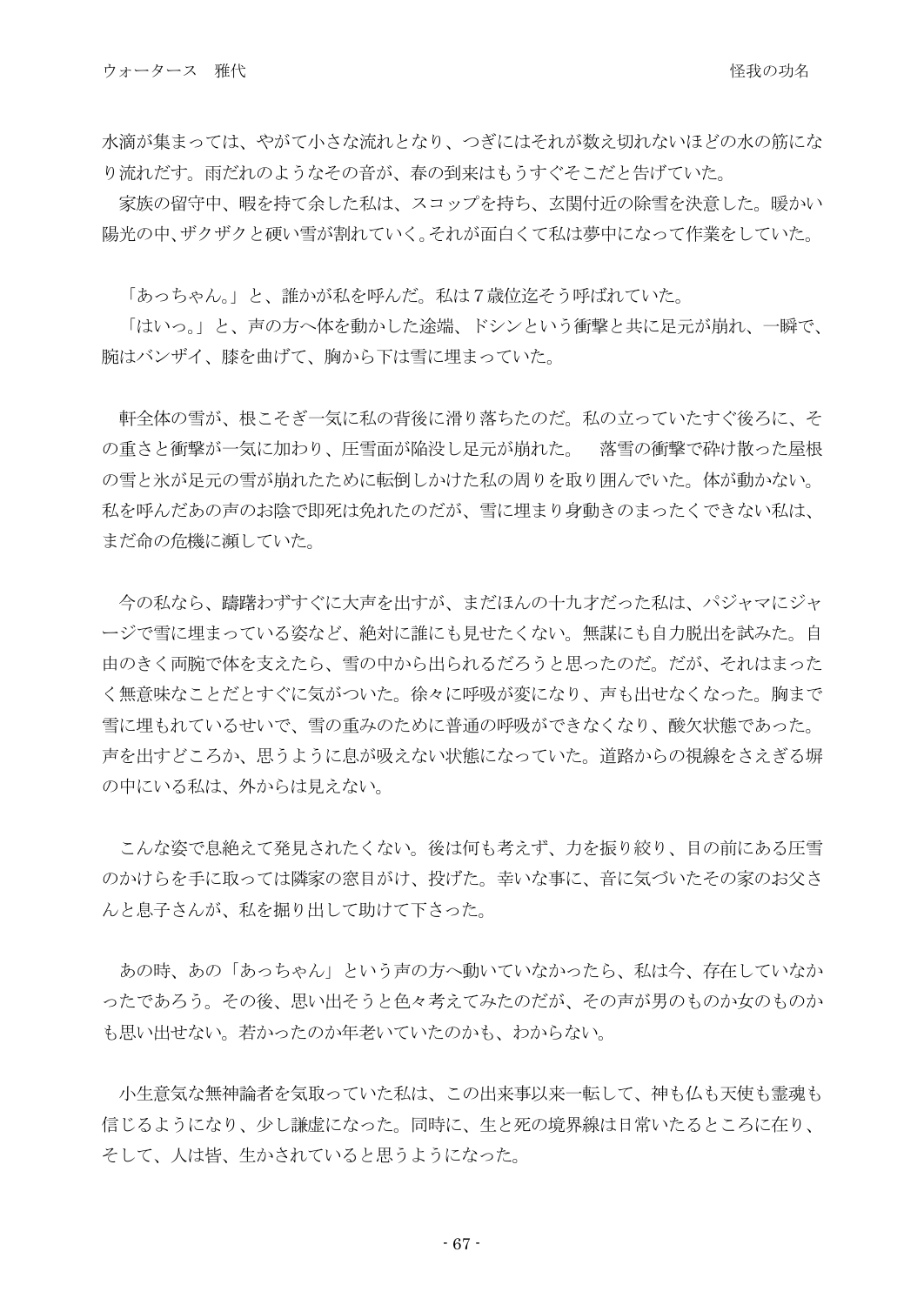## A Misfortune Turned Lucky

An incident or so called "narrow escape from death" I encountered when I was nineteen years old has given me something very important in my life.

It was a beautiful early spring day. I was home in Aomori for the spring vacation. The temperature had risen quickly and I could hear the dripping noise of water melting from the icicles which were hanging from the roof, telling you that spring has almost arrived.

By early spring the snow is nothing like the soft, clean, white beautiful snow of the winter. It has been compressed, walked on, driven on and partially melted by the rain or sunshine during the winter's day. Then it freezes again during the subzero nights. So by early spring the snow has many different layers. Some layers are as soft as sherbet, some are icy and as hard as concrete.

Not having much to do, I decided to clear the snow from around the entrance of our home. Everybody else was out at the time, I was home alone and bored. The icy surface snow cracks easily by sticking a shovel in at the correct angle. It was kind of fun.

"Acchan!" I heard a voice call. "Acchan" was my nickname up until around seven years old. Replying "yes", as I turned around I moved one step away from the house toward the voice. At that very moment I heard a crash of falling snow. It hit the ground where I was standing only a moment before. The snow and ice flooded around me and I was buried chest deep in the hard compressed snow which pinned me to the ground. Only my head and arms were protruding from the snow. The calling voice had surely saved my life, but I was still trapped in the snow and in great danger.

If it happened now, I would not waste any time to call out for help. I would scream out loud. But I was only nineteen.

The last thing that I wanted was to be seen buried in snow wearing only my pajamas. Recklessly I tried to help myself to escape by struggling, but very soon I realized that it was of no use. My breathing became strange. I then realized that I was not able to scream out due to the shortage of oxygen caused by the weight of the snow around my chest. I knew that nobody would be able to see me from the street because of a concrete fence that gave our home some privacy. "I cannot be found dead looking like this." I thought.